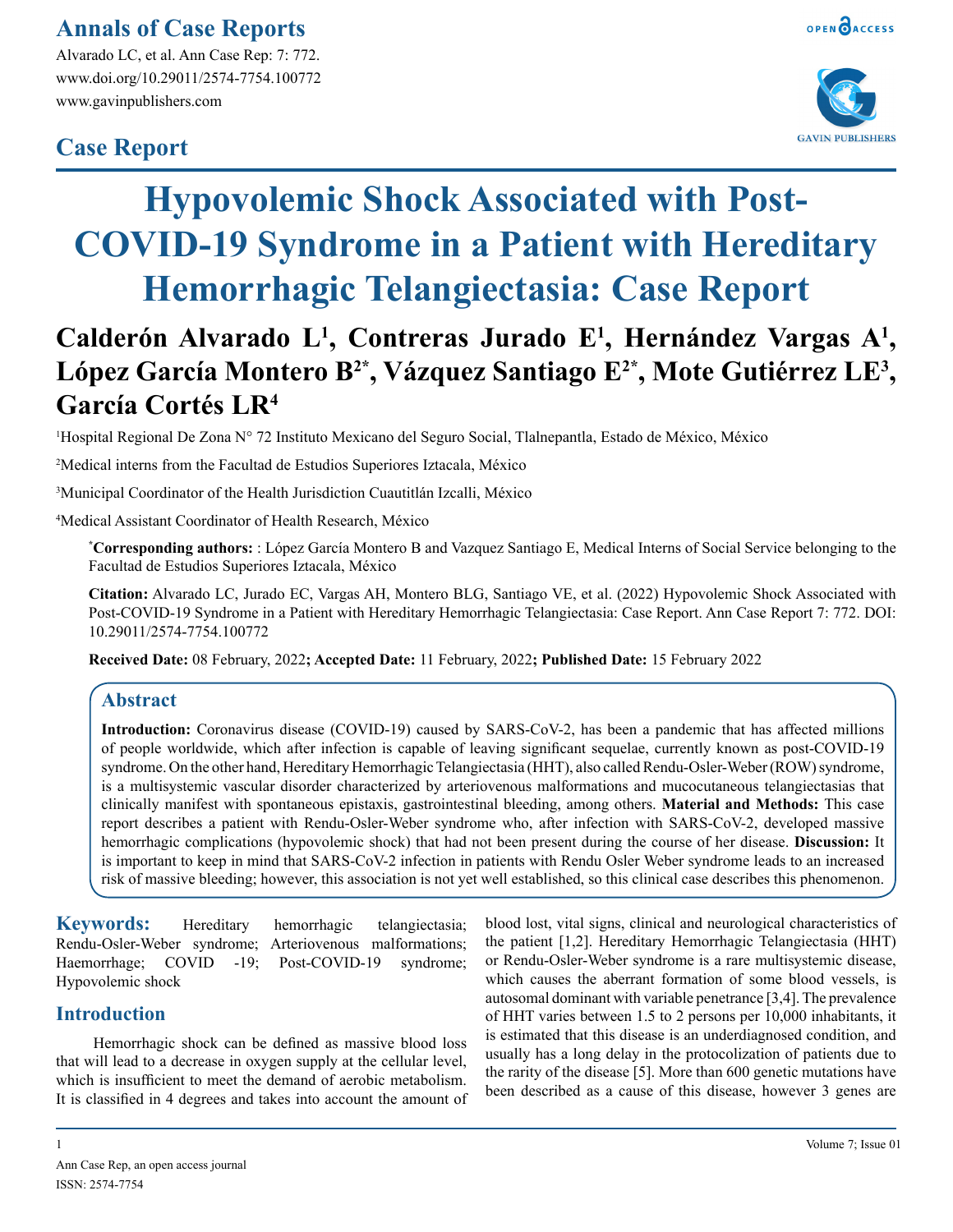**Citation:** Alvarado LC, Jurado EC, Vargas AH, Montero BLG, Santiago VE, et al. (2022) Hypovolemic Shock Associated with Post-COVID-19 Syndrome in a Patient with Hereditary Hemorrhagic Telangiectasia: Case Report. Ann Case Report 7: 772. DOI: 10.29011/2574-7754.100772

the main triggers, among which the ENG gene, ACVRL1 (also known as ALK1) and MADH4 (also known as SMAD4) stand out. All of these aforementioned genes encode proteins that belong to the TGF-β signaling pathway [6]. The ENG gene is located on chromosome 9q34 and encodes the endoglin protein (CD105), being the first gene where mutations were identified, it is known as HHT type 1 (HHT1). Endoglin is a glycoprotein that functions as a endothelial receptor and together with ALK1, participate in the signaling pathway of Transforming Growth Factor (TGF)-β [7,8]. The ACVRL1 gene located on chromosome 12q13 encodes only activin receptor-like kinase 1 (ALK1), defects in this gene result in HHT type 2 (HHT2). Last but not least there are mutations in the MADH4 gene (encoding the SMAD4 protein), a transcription factor that mediates signal transduction in the TGF-β pathway and is associated with the development of juvenile polyposis overlap-HHT (JPHT) syndrome which accounts for approximately 1% of HHT cases [4,9,10]. These proteins are essential for angiogenesis, integrity, vascular remodelling, as well as for the migration and proliferation of muscle cells; however, when there is a haploinsufficiency due to mutation of these proteins, normal endothelial formation, structure and response are altered. However, the expression of HHT symptoms is related to the age and penetrance of the disease, and these symptoms worsen with the passage of time [3,4].

The main clinical manifestation is mucocutaneous telangiectasias, which can be found at the nasal level in up to 90% of patients, causing recurrent and spontaneous epistaxis [11]. However, these same lesions can be observed on the face, conjunctivae, auricular pavilions, lips, tongue, oral mucosa, arms, hands (especially on distal phalanges) and even feet. They appear as small red- violaceous spots 1-3 mm in diameter, pulsatile and chronically they may converge and increase in size creating arborizing lesions [11,12]. In the gastrointestinal tract we can find these same malformations in up to one third of patients; they can appear in the stomach, small and large intestine, this being the etiology of gastrointestinal tract bleeding, which clinically presents with hematemesis or melena. It is important to consider that these patients tend to present various vascular malformations (AVM); including pulmonary (PVM), cerebral, hepatic and spinal malformations. These are aberrant connections that form between arteries and veins; therefore, they do not have an intermediate capillary system [13]. They are composed of an aneurysmal sac with one or more afferent feeding arteries and one or more efferent draining veins [7,9,14]. The diagnosis of this pathology should be based on the Curaçao clinical criteria, it will be definitive if 3 of the 4 criteria are present, it is considered possible or suspected if 2 criteria are present and unlikely if less than 2 criteria are present (Table 1). Although a definitive, diagnosis can be made by molecular genetic testing [15-17].



**Table 1:** Curaçao clinical criteria.

COVID-19 is a multisystemic pulmonary disease caused by the SARS-CoV-2 virus. The clinical manifestations of this pathology range from asymptomatic patients, headache, fever, dyspnoea, cough, anosmia/ageusia, myalgia, respiratory failure and multiorgan failure. However, it is important to highlight the disability that this disease can cause, causing important complications after recovery, thus encompassing an endless number of symptoms that we call post-COVID-19 syndrome [18,19]. Post-COVID-19 syndrome is increasingly recognized as a clinical entity characterized by symptoms that persist for more than 3 weeks after the diagnosis of COVID-19. Its incidence varies from 10 to 35% of cases, yet it has been shown that up to 85% of hospitalized patients present with post-COVID-19 syndrome.19 However, there is currently no worldwide consensus on the definition and classification of post-COVID-19 syndrome. The pathogenesis of post-COVID-19 syndrome is still under investigation, so that the cornerstone of these complications is based on prolonged inflammation. Within this context, several interleukins are involved, most notably IL-4 and IL-6, which have the ability to penetrate the blood-brain barrier and disrupt CNS homeostasis, thus contributing to possible neurological complications. A COVID-19-associated inflammation could lead to a decrease in IL-6-mediated GABA receptors, thus explaining chronic neuromotor and cognitive fatigue. The cytokine storm is accompanied by activation of the sympathetic system and in turn, excessive release of catecholamines, which further conditions increased production of IL-6 and other cytokines, exponentially increasing multi-organ inflammation [20,21].

To date, more than 55 long-term clinical manifestations that characterize post-COVID-19 syndrome have been identified and it is estimated that 80% of infected patients develop 1 or more symptoms, including fatigue (58%), headache (44%), attention deficit disorder (27%), hair loss (24%), dyspnoea (24%) [22- 24]. Although it is well known that COVID-19 causes a state of hypercoagulability, leading to thrombotic events, there are some other pathophysiological factors that can cause bleeding at any time throughout the disease, as well as in the recovery phase, such as thrombocytopenia, a hyper fibrinolytic state, the consumption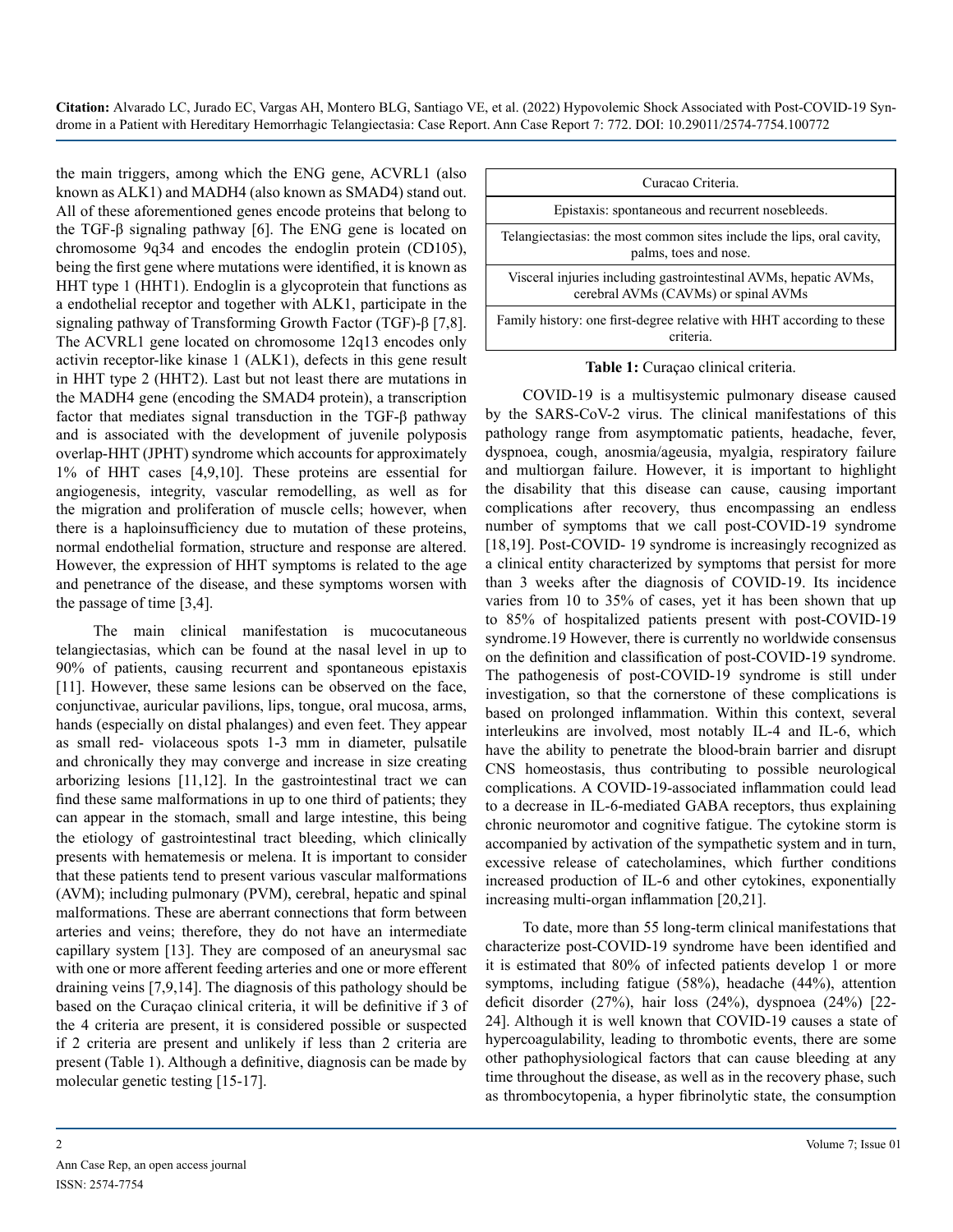of coagulation factors and the administration of anticoagulants as a thromboprophylactic measure. Other causes have been proposed, such as cytokine storm, prolonged frank tissue hypoxia and direct virus invasion into the affected tissues causing tissue damage [25].

#### **Material and Methods**

To describe the association that exists in patients with Rendu Osler Weber syndrome who had COVID-19 and have an increased risk of haemorrhage.

#### **Results**

A 70-year-old female patient was admitted to the Emergency Department for presenting spontaneous epistaxis, as well as hematemesis on 2 occasions and an episode of syncope, with unquantified losses of approximately 2500 cc, accompanied by asthenia, adynamia, anosmia and dysgeusia of 1 month of evolution. On arrival, vital signs were reported: BP 93/62 mmHg, heart rate 120 bpm, respiratory rate 24 rpm, temperature 36.5 $\degree$ C, Sat 89% O<sub>2</sub>. On physical examination on admission the patient was found to be of chronological age, awake, conscious, oriented in space, time and person, Glasgow 14 points, higher mental functions preserved, isochoric pupils normoreflexic, marked tegumentary pallor, face with presence of mucocutaneous telangiectasias with predominance in the malar region, of redviolet coloration of 0.5-1 cm, these are present in perioral region and tongue (predominantly in the dorsum) as well as in soft palate, dehydrated oral mucosa, hematic remains in oral cavity and nares, cylindrical neck without adenopathies or jugular ingurgitation data, normolinear thorax with increased respiratory movements, bilateral vesicular murmur present, no pleuropulmonary syndrome, rhythmic heart sounds increased in intensity and tone, without added murmurs, maintaining perfusory AT without vasopressor support. Soft depressible abdomen with moderate colicky pain on superficial and deep palpation in the epigastrium, negative ureteral stitches. Currently there is no evidence of active bleeding, rectal examination with a clean glove. Extremities intact, presence of petechiae in distal phalanges of both hands including feet, osteotendinous reflexes preserved, Daniels scale 3/5, delayed capillary filling.

She has a hereditary family history of father with Rendu-Osler-Weber syndrome, who died at the age of 50 years due to cerebral aneurysm, hypertensive mother, who died of hemorrhagic cerebrovascular disease at the age of 60 years, 4 siblings with Hereditary Hemorrhagic Telangiectasia proven by genetic methods. Personal pathological history of importance for the disease; Rendu-Osler- Weber syndrome since the age of 14 years in self- control, Diabetes type 2 for 28 years in treatment with NPH Insulin, Systemic Arterial Hypertension with 30 years of evolution in management with losartan, prazocin, metoprolol, Hypothyroidism for 40 years in treatment with levothyroxine,

Surgical: rhinoseptoplasty 37 years ago without complications, total hysterectomy 31 years ago for uterine myomatosis without complications, allergies to nifedipine, transfusional denied. Positive PCR test for SARS-CoV-2 7 weeks prior to admission, without in-hospital management, treated with non-steroidal antiinflammatory drugs, glucocorticoids and low molecular weight heparin.

Admission labs are takenreporting; Leukocytes 5.5 x10^3/ uL, Erythrocytes 2.62 x10/uL^6, Hemoglobin 5.10 g/dL, Hematocrit 18.17 %, MCV 69.30 fL, MCH 19.46 pg, Platelets 190 x106, Neutrophils 79.2 %, Lymphocytes 13.2 %, Eosinophils 0.6 %, Tp 13.70 sec, TTP 32.80 sec, INR 1.26 sec, Serum Creatinine 1.1 mg/dL, Glucose 633 mg/dL, Urea 30.09 mg/dL, BUN 14.06 mg/dL. Arterial blood gases pH 7.49, pCO2 40 mmHg, pO2 36 mmHg, Htc20%, HCO3 29.8mmol/L, BE 6.6 mmol/L P/F 171 mmHg. Admitted to the Emergency Department with the diagnosis of hypovolemic shock of hemorrhagic type grade III ATLS, WHO grade IV anemia of microcytic type, hypochromic, upper gastrointestinal tract bleeding Glasgow-Blatchford 11 points, spontaneous epistaxis and uncontrolled type 2 diabetes. Diagnostic endoscopy was performed 3 days after hospital admission, which reported: esophagus with preserved morphology and distensibility, pale pink mucosal features throughout with the area of transition of the epithelia and hiatus at 40 cm from the ADS. Stomach with preserved morphology and distensibility with hiatus to retroversion lax, mucosa of the fundus body and antrum with areas of multiple vascular dysplasia alternating with whitish areas with moderate erythema . In the body there are polypoid lesions of 2 mm, covered with angiodysplasias, the pylorus is central and permeable to the passage of the endoscope, the gastric lake is hyaline in appearance. Duodenal bulb and 2<sup>nd</sup> portion of the duodenum of normal appearance. Concluding with a diagnosis of acute active chronic gastropathy of the body and antrum and 3 mm Paris-Isp gastric polyps, in addition to this, polypectomy is performed with biopsy forceps.The approach taken with this patient was based on hemodynamic stabilization with crystalloid solutions, without the need for vasopressor support, followed by transfusion of blood products with 3 globular packages, metabolic control by means of hypoglycemic agents and insulin, as well as compressive nasal packing, antibiotic coverage was administered to reduce the risk of toxic shock syndrome. The patient had a favorable evolution, leaving the hospital one week later, stable and without complications.

#### **Discussion**

While it is true that HHT is characterized by multiple arteriovenous malformations in different parts of the body characterized by a damaged endothelium with inflammation and abnormal angiogenesis, this condition can be potentiated by the vascular damage caused by SARS-CoV-2 infection. This is where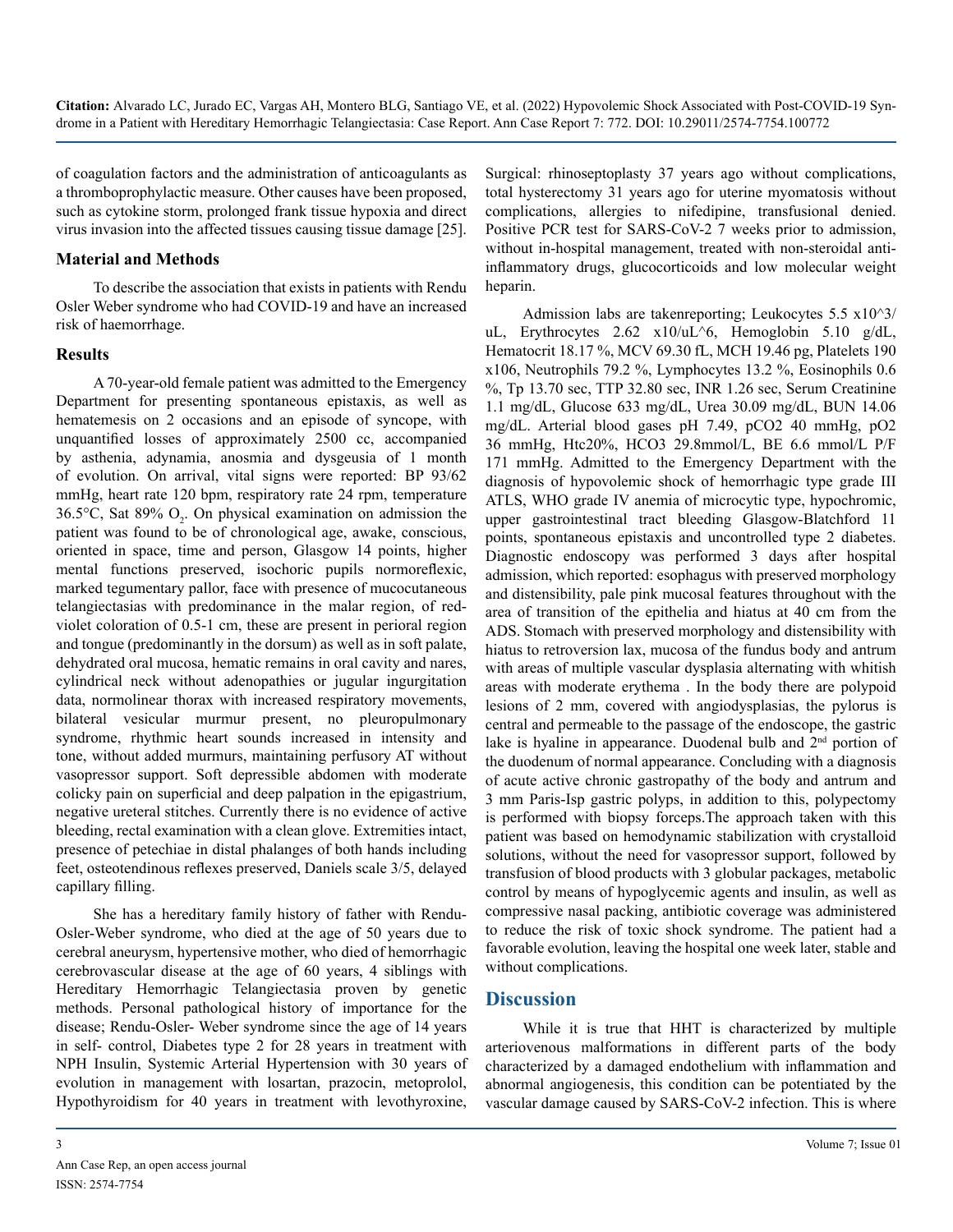**Citation:** Alvarado LC, Jurado EC, Vargas AH, Montero BLG, Santiago VE, et al. (2022) Hypovolemic Shock Associated with Post-COVID-19 Syndrome in a Patient with Hereditary Hemorrhagic Telangiectasia: Case Report. Ann Case Report 7: 772. DOI: 10.29011/2574-7754.100772

the importance of the association between these two pathologies lies, as was observed in the patient with Rendu-Osler-Weber syndrome, since throughout her life she had not presented severe hemorrhagic complications, but after suffering COVID-19, bleeding events increased, thus reaching the point of hypovolemic shock. As we know, COVID-19 is a multisystemic disease that can cause severe lesions in the organism, secondary to the binding of the ACE2 receptor which is mainly found in alveolar epithelial cells and even in small intestine enterocytes, however this receptor can be expressed in vascular endothelial cells, thus explaining the damage to this tissue, altering its correct functionality which translates into a higher risk of haemorrhages [26]. Due to the time of evolution in which the patient presented, taking into account the primo infection and her varied symptomatology, she meets the criteria for post-COVID-19 syndrome [27]. It is important to mention that the incidence among HHT within the context of SARS-CoV-2 infection does not appear to be lower than in the general population. Likewise, a study conducted at the Department of Molecular Biomedicine, Centro de Investigaciones Biológicas Margarita Salas, Madrid Spain, found that HHT patients infected with SARS- CoV-2 do not suffer a more severe infection than the general population, but on the contrary have a mild to moderate disease, which explains why our patient had a mild COVID-19 disease [28,29]. It has been described in the literature that COVID-19 can propitiate a process of angiogenesis by activating endothelial cells through tropism, production of chemokines and growth factors, thus leading to a proangiogenic environment mechanism called Intussusceptive Angiogenesis (IA) where there is vascular remodeling of redundant or ineffective blood vessels, secondary to extensive endothelitis and capillary microthrombosis observed in COVID-19.This process is regulated by Fibroblast Growth Factor (FGF2), which acts on the endothelium and pericytes through some receptors (tyrosine kinase) on the cell surface, which induces certain vascular permeability and vasodilatation forming intraluminal intussusceptive pillars, these mechanisms favor angiogenesis in this proinflammatory and hypoxic situation [30]. The probability of hemorrhage increases significantly due to the afore mentioned, not to mention that in COVID-19 there is a severe proinflammatory state (or so-called cytokine storm), which leads to an increase in the consumption of coagulation factors such as fibrinogen by indirect activation of these factors, it has also been described that there is a reduction in platelet count which results in an increased risk of thrombohemorrhagic events [25].

Therefore, based on these mechanisms, it could lead to a higher risk of epistaxis in these patients, as well as a higher incidence of gastrointestinal tract bleeding after SARS-CoV-2 infection; since HHT causes a process of unstable endothelial remodeling characterized by aberrant capillary vessels and on the other hand we have the angiogenic and hemorrhagic stimulus originated by the virus itself. If we associate these two pathologies,

the clinical repercussions of this patient could be explained. However, more conclusive results that affirm and prove these theories are awaited [30].

#### **Conclusion**

Although Rendu-Osler-Weber disease is not a pathology with a high incidence, it deserves an important attention after contracting COVID-19, since these patients present an abnormal angiogenesis. In addition, if endothelial damage and the thrombohemorrhagic state induced by the inflammatory response mediated by the SARS-COV- 2 cytokine storm are added, may translate clinically into an increased risk of bleeding, which was the case of the patient, since the clinical manifestations of hemorrhage occurred within the post-COVID-19 syndrome period more frequently and in greater volume, with respect to her previous events, leading to hypovolemic shock and other repercussions of her own. However, this association is still not well investigated, which is where the importance of describing this phenomenon lies, so that in the near future, more research can be carried out to corroborate this theory and even transport it to some other vascular diseases, in order to establish prevention and early treatment.

#### **References**

- **1.** [Megevand, B, Celi, J, Niquille, M. \(2014\) Hemorrhagic shock. Revue](https://pubmed.ncbi.nlm.nih.gov/25199225/)  [Medicale Suisse, 10: 1501-1505.](https://pubmed.ncbi.nlm.nih.gov/25199225/)
- **2.** American College of Surgeons' Committee on Trauma; International ATLS working group. 2018. Advanced trauma life support (ATLS®): the tenth edition. J Trauma Acute Care Surg.
- **3.** [Macri A, Wilson AM, Shafaat O, Sharma S. \(2021\) Osler-Weber-](https://www.ncbi.nlm.nih.gov/books/NBK482361/)[Rendu Disease. In StatPearls. StatPearls Publishing.](https://www.ncbi.nlm.nih.gov/books/NBK482361/)
- **4.** [Jackson SB, Villano NP, Benhammou JN, Lewis M, Pisegna JR, et](https://pubmed.ncbi.nlm.nih.gov/28836046/)  [al. \(2017\) Gastrointestinal Manifestations of Hereditary Hemorrhagic](https://pubmed.ncbi.nlm.nih.gov/28836046/)  [Telangiectasia \(HHT\): A Systematic Review of the Literature. Digestive](https://pubmed.ncbi.nlm.nih.gov/28836046/)  [diseases and sciences, 62: 2623-2630.](https://pubmed.ncbi.nlm.nih.gov/28836046/)
- **5.** [Shovlin CL, Buscarini E, Kjeldsen AD, Mager HJ, Sabba C, et al.](https://pubmed.ncbi.nlm.nih.gov/30111344/)  [\(2018\) European Reference Network for Rare Vascular Diseases](https://pubmed.ncbi.nlm.nih.gov/30111344/)  [\(VASCERN\) Outcome Measures for Hereditary Haemorrhagic](https://pubmed.ncbi.nlm.nih.gov/30111344/)  [Telangiectasia \(HHT\). Orphanet Journal of Rare Diseases, 13.](https://pubmed.ncbi.nlm.nih.gov/30111344/)
- **6.** [de Gussem EM, Kroon S, Hosman AE, Kelder JC, Post MC, Snijder](https://pubmed.ncbi.nlm.nih.gov/33172103/)  [RJ, et al. \(2020\) Hereditary Hemorrhagic Telangiectasia \(HHT\) and](https://pubmed.ncbi.nlm.nih.gov/33172103/)  [survival: The importance of systematic screening and treatment in](https://pubmed.ncbi.nlm.nih.gov/33172103/)  [HHT centers of excellence. Journal of Clinical Medicine, 9: 1-11.](https://pubmed.ncbi.nlm.nih.gov/33172103/)
- **7.** [Kritharis A, Al-Samkari H, Kuter DJ. \(2018\) Hereditary hemorrhagic](https://pubmed.ncbi.nlm.nih.gov/29794143/)  [telangiectasia: Diagnosis and management from the hematologist's](https://pubmed.ncbi.nlm.nih.gov/29794143/)  [perspective. Haematologica, 103: 1433-1443.](https://pubmed.ncbi.nlm.nih.gov/29794143/)
- **8.** [Fernández-L A, Sanz-Rodriguez F, Blanco FJ, Bernabéu C, &](https://www.ncbi.nlm.nih.gov/pmc/articles/PMC3026071/)  [Botella LM. \(2006\) Hereditary hemorrhagic telangiectasia, a vascular](https://www.ncbi.nlm.nih.gov/pmc/articles/PMC3026071/)  [dysplasia affecting the TGF-β signaling pathway. -Clinical Medicine](https://www.ncbi.nlm.nih.gov/pmc/articles/PMC3026071/)  [and Research, 4: 66-78.](https://www.ncbi.nlm.nih.gov/pmc/articles/PMC3026071/)
- **9.** [Robert F, Desroches-Castan A, Bailly S, Dupuis-Girod S, & Feige, JJ.](https://ojrd.biomedcentral.com/articles/10.1186/s13023-019-1281-4) [\(2020\) Future treatments for hereditary hemorrhagic telangiectasia.](https://ojrd.biomedcentral.com/articles/10.1186/s13023-019-1281-4)  [Orphanet Journal of Rare Diseases, 15: 1-10.](https://ojrd.biomedcentral.com/articles/10.1186/s13023-019-1281-4)